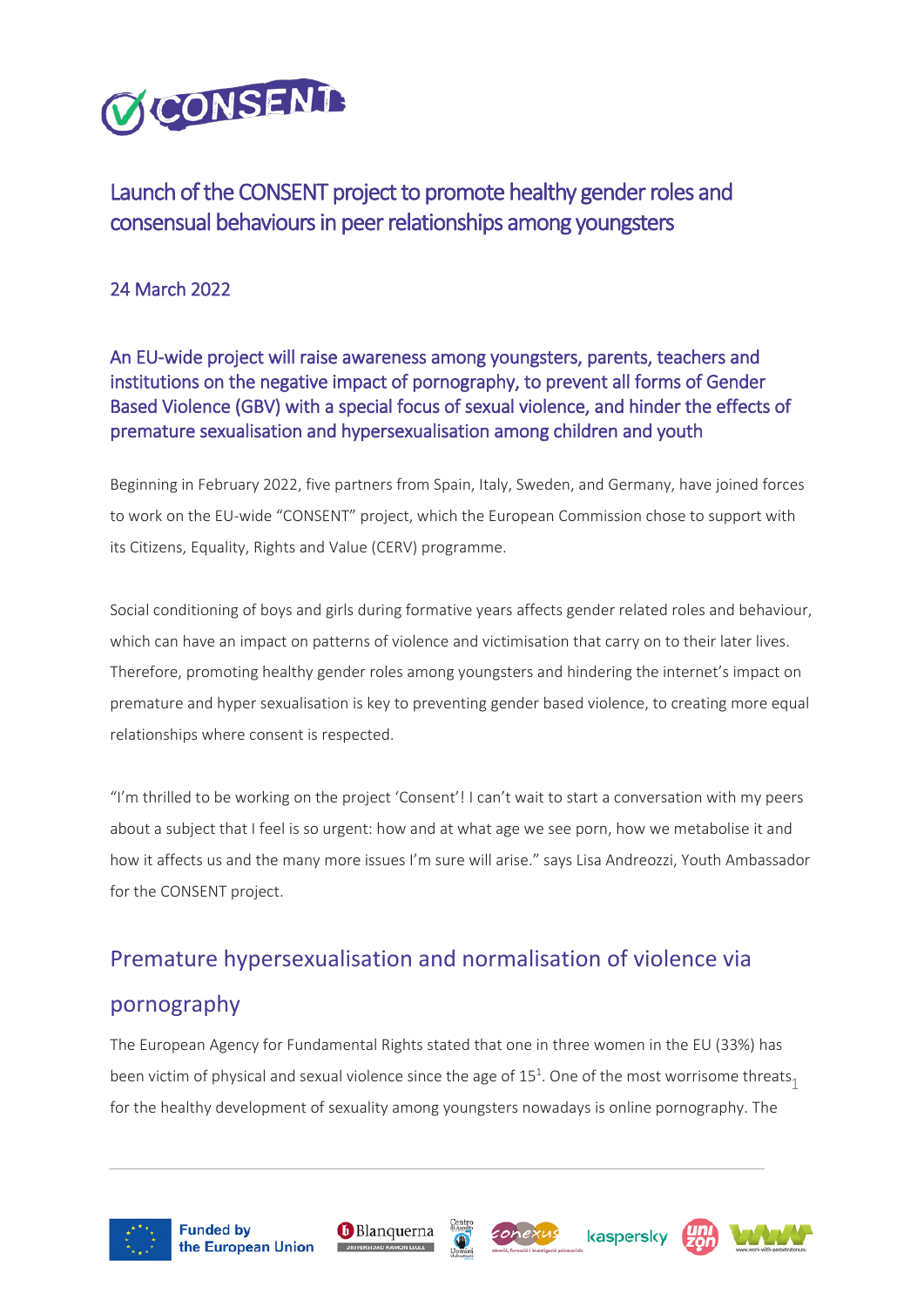

Internet and rapid changes in the digital landscape brought significant change to the pornography industry, making pornography easily accessible 24/7, usually completely free of charge, and most of the time anonymous. As a result, pornography consumption has dramatically increased, especially among youngsters. 2

"2022 is the European Year of the Youth to promote cooperation with stakeholders and young people in many areas. One of the European Youth Goals is the health and well-being of young people, with a focus on promoting mental and sexual health. I support the Consent project's multi-stakeholder approach of working with youngsters, parents, teachers and institutions to raise awareness on the negative impacts of pornography," confirms Rosanna Di Gioia

The most concerning aspect of pornography, is the normalisation of violent and abusive attitudes towards women that are increasingly characterising this kind of sexual content (aggression, degradation and sexual objectification). 9 out of 10 most popular pornographic scenes contain physical violence and aggression, and about a half of the scenes contain verbal aggression. <sup>3</sup> This violence is almost always directed towards women (94%), and mostly perpetrated by men.

On the one hand, boys who watch pornographic content therefore can be conditioned to believe that women enjoy objectification and violence in sexual relationships and that when they say "no" they indeed mean "yes". On the other hand, girls are given the message that physically and verbally aggressive sexual acts enhance sexual pleasure, and that their role in intimacy is partners' satisfaction.

# Systemic approach to raise awareness among youngsters, adults and institutions

There is an urgent need for preventive measures, education and knowledge enhancement on the harmful effects of pornography not only among youngsters, but also among parents/caregivers, teachers and other educators. There is a lack of a systematic approach and engagement from the public authorities and responsible professionals to tackle the issue. This leaves most young people













 $\mathcal{L}$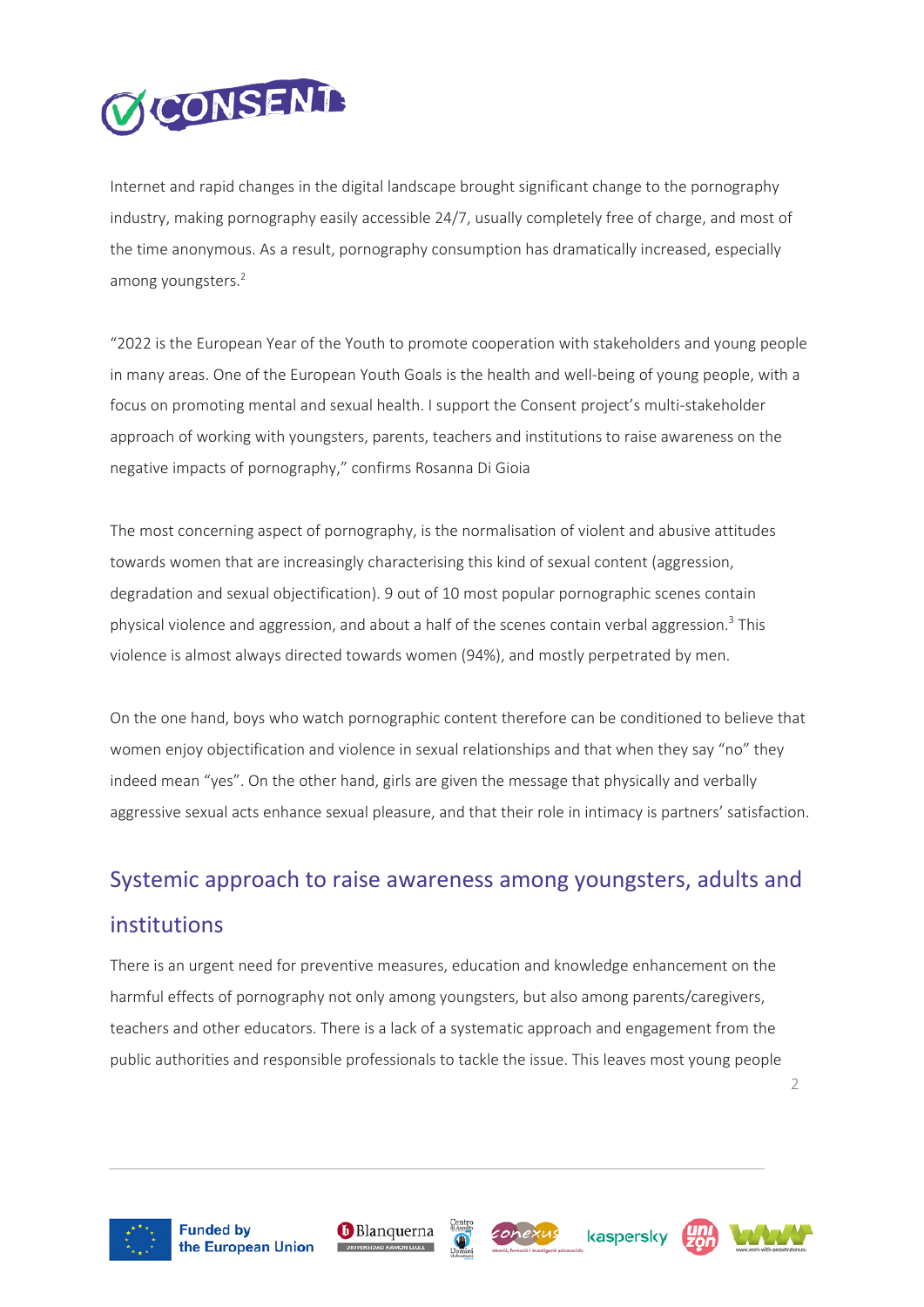

with very little or no knowledge of pornography and its effects, while the pornography industry keeps greatly affecting their sexual health, relationships and well-being.

"We at MÄN really look forward to taking part of the project findings throughout this journey and to add our experiences to the project. With the collective knowledge base of partners and Advisory Board we anticipate a great output for youngsters in their formative years" affirms Martin Odh, MÄN.

The CONSENT Consortium will inform parents and caregivers about the easy access to sexually explicit material by kids, improve the knowledge of teachers and educators on online abuses and use of pornography, raise youngsters' awareness on the implications of pornography on intimate relationships, and improve the engagement of institutions, key stakeholders and IT experts, to safeguard online security of children and healthy development of youth.

## About the partnership

The CONSENT project is developed by an international, interdisciplinary team consisting of:

- [Fundación Blanquerna,](http://recerca.blanquerna.edu/grpf/?lang=es#:%7E:text=El%20Grupo%20de%20Investigaci%C3%B3n%20de,familia%20tanto%20preventivos%20como%20terap%C3%A9uticos) research and education organisation within the Faculty of Psychology, Education and Sports Sciences from Ramon Llull University, Spain – Coordination and scientific support
- [CAM,](https://www.centrouominimaltrattanti.org/) Centro di Ascolto Uomini Maltrattanti Onlus, NGO and perpetrator programme focussing on the intervention in violence against women and children by promoting the work with men who act violently in emotional relationships, Italy
- [Conexus,](https://conexus.cat/) Associació CONEXUS Atenció, Formació i Investigació Psicosocials, non-profit NGO with GBV as its main field of expertise and activity, offering intervention programmes for women, children and youth, and for male perpetrators, Spain
- [Kaspersky,](http://www.kaspersky.com/) global cybersecurity and digital privacy company
- [Unizon,](https://www.unizonjourer.se/) represents over 130 Swedish women's shelters, young women's empowerment centres and other support services that work together for a gender equal society free from violence, Sweden
- 3 • [WWP EN,](https://www.work-with-perpetrators.eu/) the European Network for the Work with Perpetrators of Domestic Violence, Germany and Europe